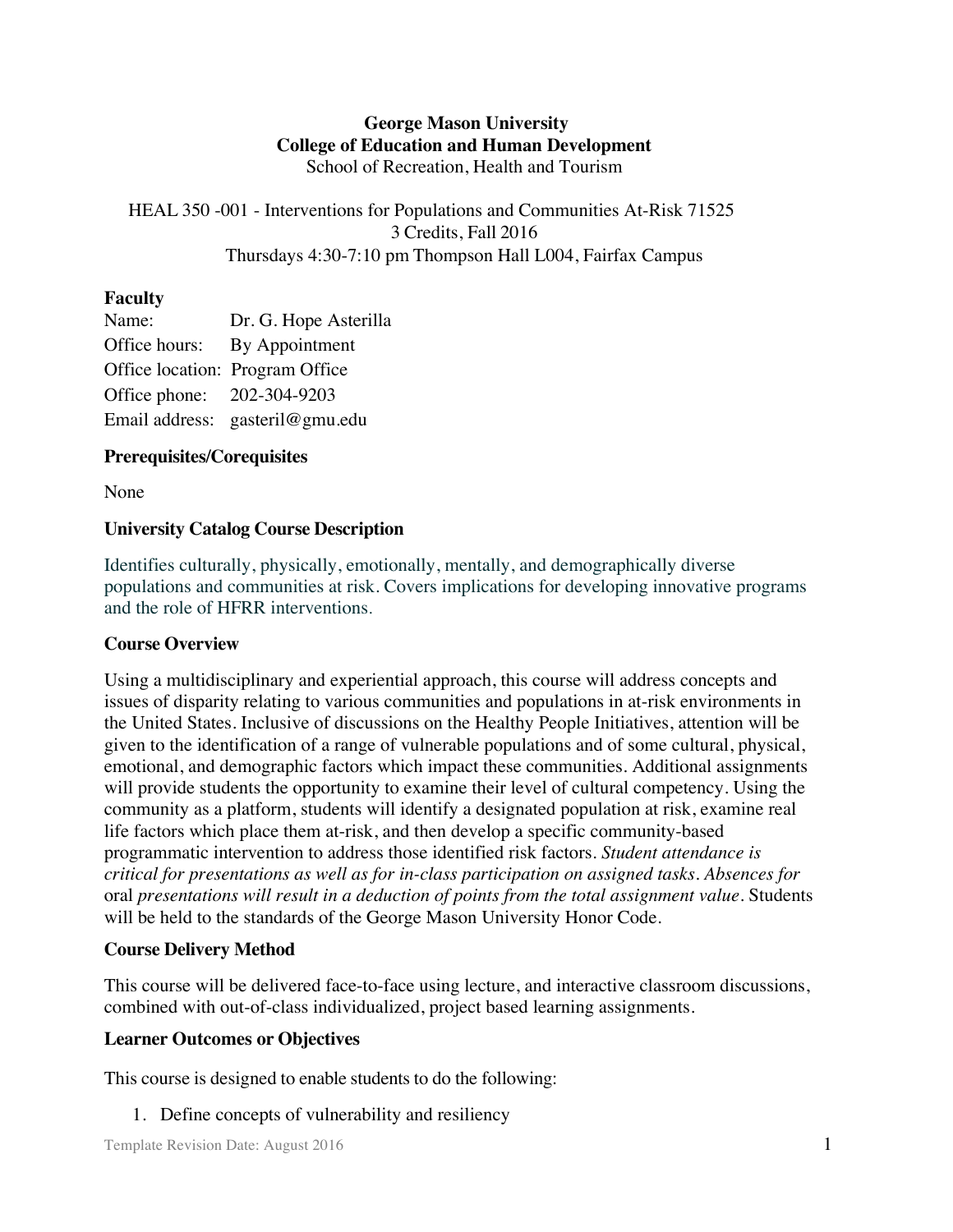- 2. Identify factors that influence vulnerability and resiliency in communities at-risk
- 3. Describe conceptual models and themes associated with populations and communities at-risk
- 4. Evaluate and assess personal frames of reference relative to cultural competency and intercultural understanding
- 5. Explain the structure and process in developing intervention programs
- 6. Demonstrate an understanding of resources that address disparity through the analysis and development of an initiative supportive of a self-identified community at-risk

#### **Professional Standards**

Upon completion of this course, students will have met the following professional standards: (Not applicable)

#### **Required Texts**

Shi, L. & Stevens, G. (2010). Vulnerable Populations in the United States. San Francisco, CA. Jossey-Bass.

Other readings as assigned.

#### **Course Performance Evaluation**

Students are expected to submit all assignments on time in the manner outlined by the instructor (e.g., Blackboard, Tk20, hard copy).

#### • **Assignments and Examinations**

- **In-Class Assignments/Homework/Work Ethic**: Students will work individually and in small groups (e.g. Task Force) to facilitate understanding of various readings. In addition, student groups will present an oral and written review of an assigned journal article to the class for discussion. *Student attendance is critical for presentations and for participation as an audience member.*
- *Collective in-class and homework assignments carry significant grade point value. Note: Absences for oral presentations will result in a deduction of 25 points from the total assignment value.*
- **Individual Project Presentation**: Students will complete **two** individual project assignments. For the first project, students must select and participate in **an approved new leisure activity** of his/her choice. This activity must be offered by an approved organization. For the second project, students will conduct an "**Interview With an Elder" in their family**. Students will submit a **one-two paged typed** summary, in correct format (see below) of *each* experience and share key points of both assignments with the class.
- **Correct format for assignments, unless otherwise stated is as follows:** *Times New Roman font with 1.5 spacing.* **All submissions must have students' full name with the date and title of assignment on each page. A hard copy of each assignment is due for submission following each presentation. Multiple pages must be stapled upon submission. Do not email assignments unless requested.**
- **Intervention Strategy Proposal:** This project will provide students with exposure to community-based organizations that work with populations at-risk. Students will select an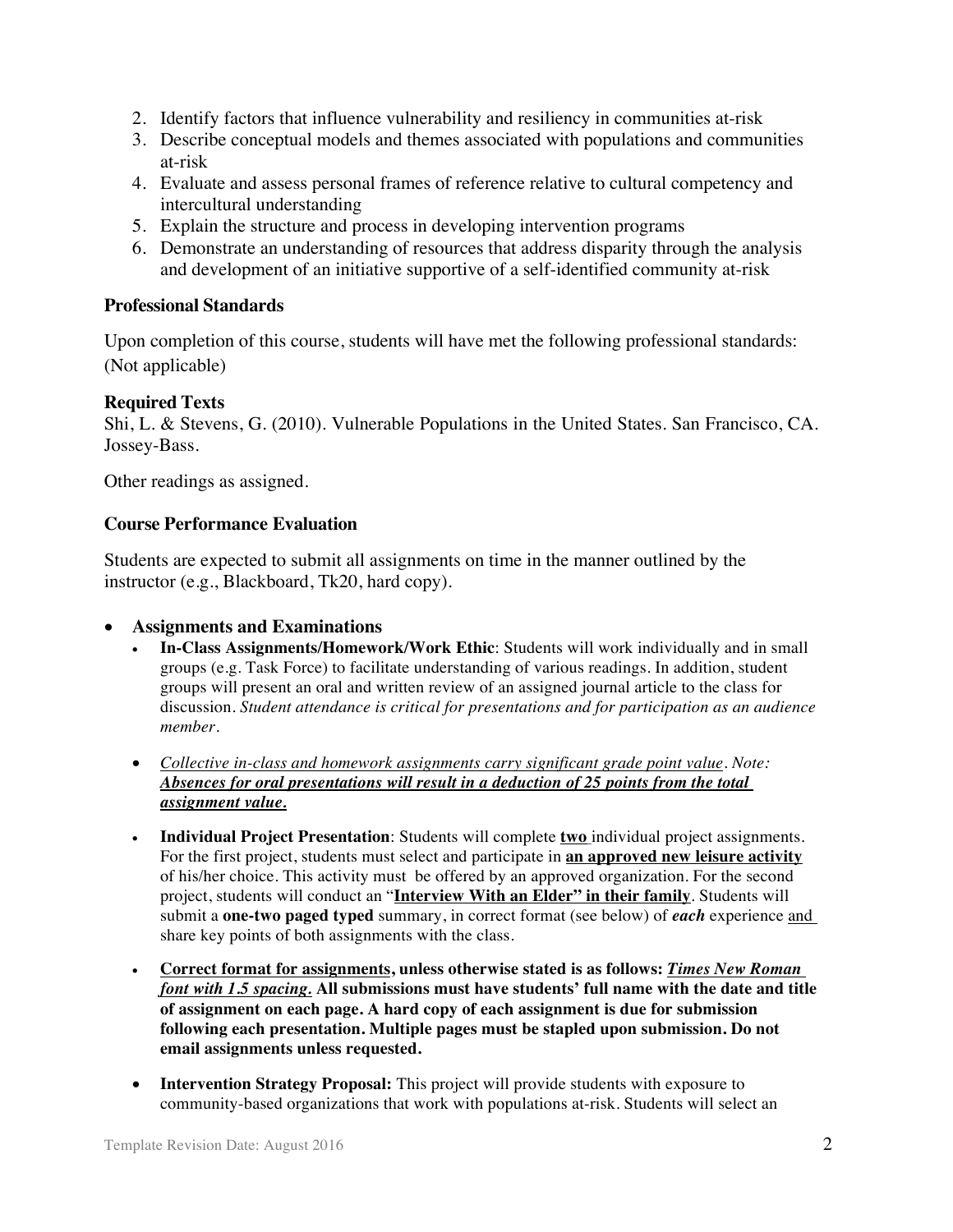organization or program in which to analyze/observe for the semester. During this time students will interact with the organization, and speak with its leadership to identify a gap in current services where an intervention initiative may be helpful. (Ideally, this initiative should be viewed from the perspective of your major course of study). **Students will then complete a written** *Plan of Action* from which will be developed a short-term, "do-able" intervention strategy appropriate for this audience. **This culminating Intervention Proposal will be presented to the class in a five-eight minute oral presentation supported by a two page written proposal to be submitted.**

- **Independent Study Days:** Assignments in this class involve community-based interaction. Independent Study days provide students the opportunity to make appointments/observe their designated community organization during "regular" business hours in order to complete individual projects and the Intervention Proposal. This out of class study is considered class time for project development, the result of which will be reflected in your submitted *Plan of Action.*
- **Examinations:** The midterm assessment will be objective in format. The final exam will be in case study/essay format.

#### • **Other Requirements**

- o **Assignments:** All assignments and presentations are due on the scheduled date. **All written assignments are to be typed.**
- o **Late assignments** may be accepted at the discretion of the instructor but will be assessed a five-point penalty per day late (two day maximum). Assignments will **not be accepted** past original due date unless previously discussed. This includes emailed assignments after class. Any extenuating circumstances **must** be discussed with the instructor *prior* to the due date.
- o **Extra credit work** will not be given in place of scheduled work assignments.
- o **Blackboard:** Selected classroom materials, assignments, project templates, forms and updates will be posted on Blackboard for a monitored time duration.
- o **Absences**: Handouts or missed information are the student's responsibility to obtain.
- o **Class Courtesy**: Please be mindful of your colleagues while in class. Please limit food intake to small snack items…**not meals**. Cell phones should be on vibrate or turned off, and out of sight. *Please do not take or make calls while class is in session—this includes texting while in class.*
- o Use of laptops in class must be for class purposes only.

#### • **Course Performance Evaluation Weighting**

• **In-class assignments/Homework/Work Ethic (20%):**

Small Group Projects/Oral presentations/Class Participation

- **Individual Project Presentation (20%):**
- **Intervention Strategy Proposal/Presentation (20%)**
- **Examinations:** Mid-term: Objective **(15%)** Final: Essay Exam **(25%**
- **Grading Policies**

| $A = 94 - 100$ | $B_{+} = 88 - 89$ | $C_{+}$ = 78 - 79 | $D = 60 - 69$ |
|----------------|-------------------|-------------------|---------------|
| $A - 90 - 93$  | $B = 84 - 87$     | $C = 74 - 77$     | $F = 0 - 59$  |
|                | $B - = 80 - 83$   | $C_{-}$ = 70 - 73 |               |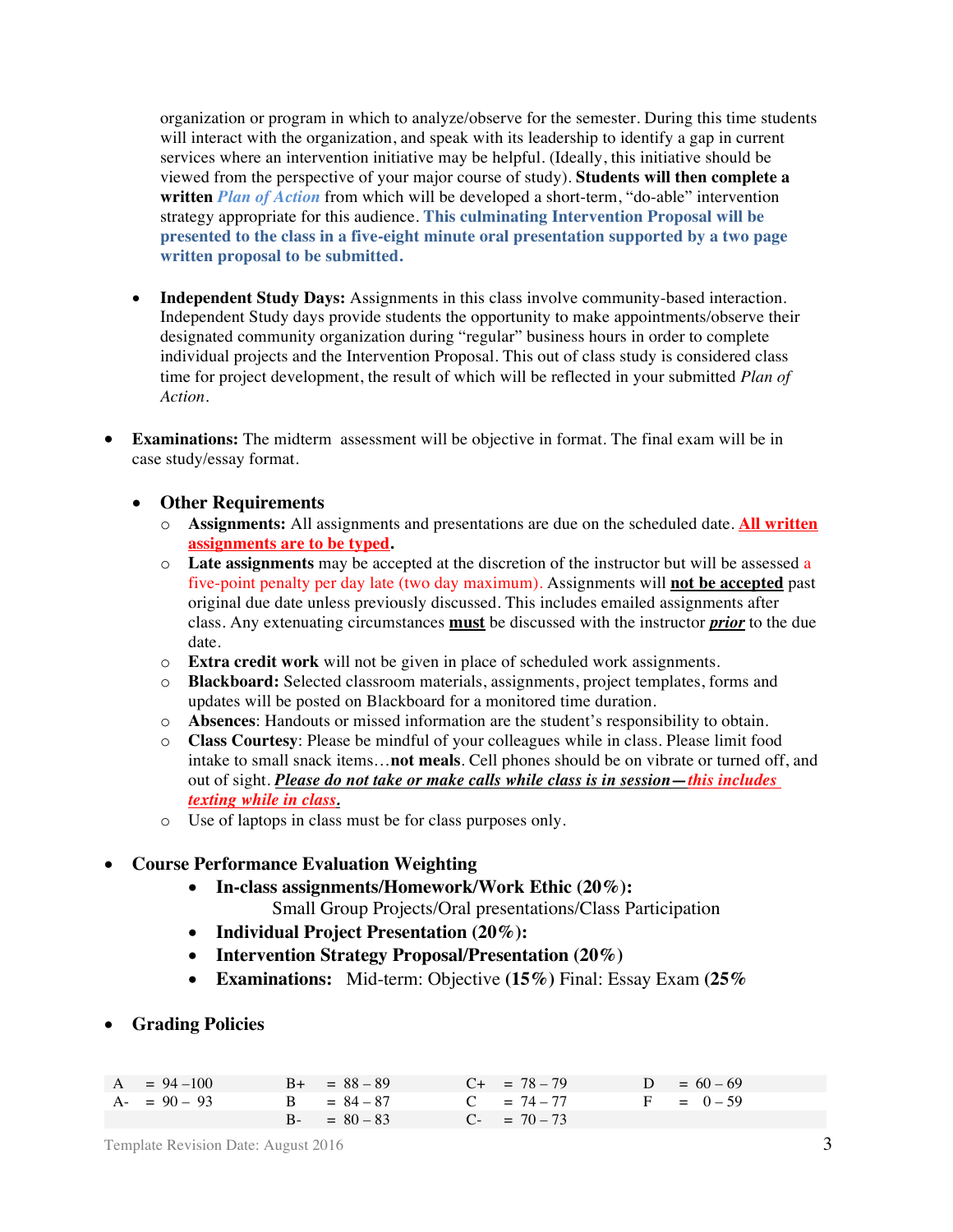#### **Professional Dispositions**

Students are expected to exhibit professional behaviors and dispositions at alltimes.

- **Inclement Weather:** Cancellation of classes due to weather will be announced by George Mason University. Students may be required to complete assignments for cancelled classes *virtually or through Blackboard* at the discretion of the instructor to maintain course flow.
- **Student Support Resources on Campus:** George Mason University has a number of academic support and other resources to facilitate student success. A list with descriptions of supportive services for student success can be found below and on the GMU website.
- **Students with disabilities**. Students who are on file with the Disability Support Service Office should bring the documentation to the professor at the first class session.
- **E-mail**: Questions for the Professor will be answered in as timely a manner as possible. Many times specific questions may be answered in an all-class response via email or Blackboard.

#### **Core Values Commitment**

The College of Education and Human Development is committed to collaboration, ethical leadership, innovation, research-based practice, and social justice. Students are expected to adhere to these principles: http://cehd.gmu.edu/values/.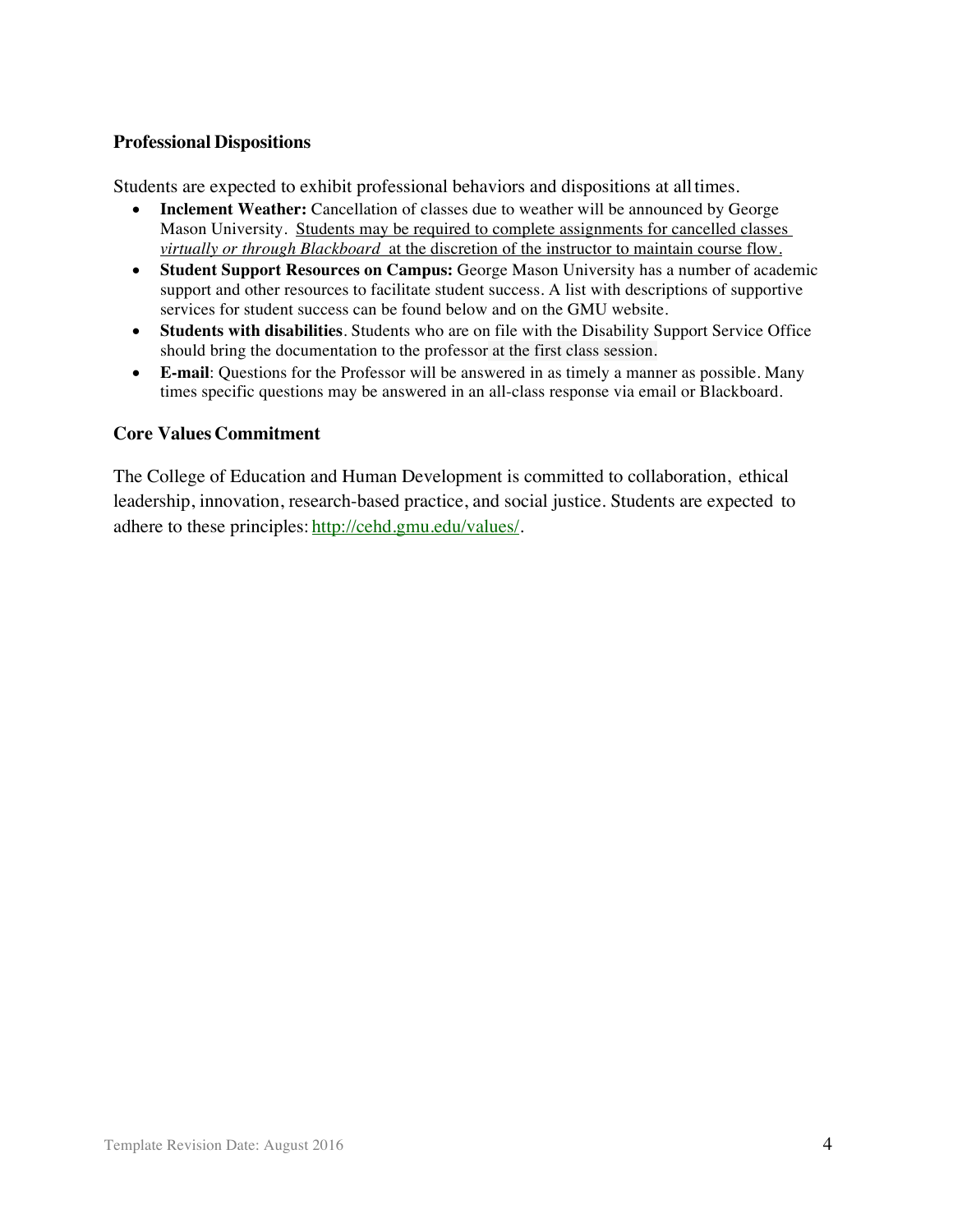## **GMU Policies and Resources for Students**

## *Policies*

- Students must adhere to the guidelines of the Mason Honor Code (see http://oai.gmu.edu/the-mason-honor-code/).
- Students must follow the university policy for Responsible Use of Computing (see http://universitypolicy.gmu.edu/policies/responsible-use-of-computing/).
- Students are responsible for the content of university communications sent to their Mason email account and are required to activate their account and check it regularly. All communication from the university, college, school, and program will be sent to students **solely** through their Mason email account.
- Students with disabilities who seek accommodations in a course must be registered with George Mason University Disability Services. Approved accommodations will begin at the time the written letter from Disability Services is received by the instructor (see http://ods.gmu.edu/).
- Students must follow the university policy stating that all sound emitting devices shall be silenced during class unless otherwise authorized by the instructor.

## *Campus Resources*

- Support for submission of assignments to Tk20 should be directed to tk20help@gmu.edu or https://cehd.gmu.edu/api/tk20. Questions or concerns regarding use of Blackboard should be directed to http://coursessupport.gmu.edu/.
- The George Mason University Writing Center staff provides a variety of resources and services (e.g., tutoring, workshops, writing guides, handbooks) intended to support students as they work to construct and share knowledge through writing (see http://writingcenter.gmu.edu/).
- The George Mason University Counseling and Psychological Services (CAPS) staff consists of professional counseling and clinical psychologists, social workers, and counselors who offer a wide range of services (e.g., individual and group counseling, workshops and outreach programs) to enhance students' personal experience and academic performance (see http://caps.gmu.edu/).
- The George Mason University Office of Student Support staff helps students negotiate life situations by connecting them with appropriate campus and off-campus resources. Students in need of these services may contact the office by phone (703-993-5376). Concerned students, faculty and staff may also make a referral to express concern for the safety or well-being of a Mason student or the community by going to http://studentsupport.gmu.edu/, and the OSS staff will follow up with the student.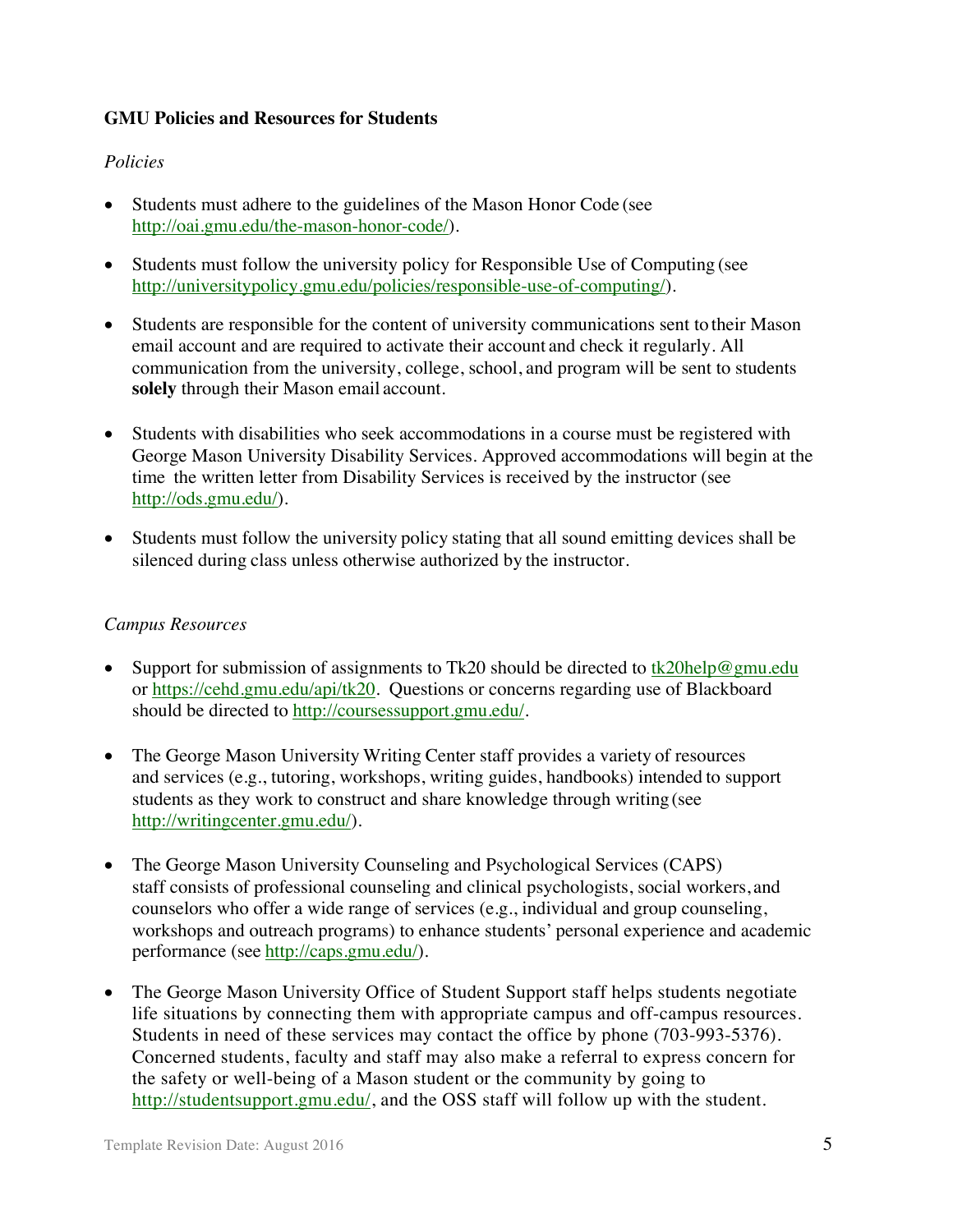**For additional information on the College of Education and Human Development, please visit our website https://cehd.gmu.edu/.**

**Class Schedule**

|                      | August 29, 2016 - December 15, 2016                                                                                                                                                                                                   |                                                                                                                                                                                                                                                                      |  |  |
|----------------------|---------------------------------------------------------------------------------------------------------------------------------------------------------------------------------------------------------------------------------------|----------------------------------------------------------------------------------------------------------------------------------------------------------------------------------------------------------------------------------------------------------------------|--|--|
| <b>DATE</b>          | <b>IN-CLASS DISCUSSION/TOPIC</b>                                                                                                                                                                                                      | <b>ASSIGNMENTS/HOMEWORK</b>                                                                                                                                                                                                                                          |  |  |
| September<br>1       | Overview of course, key<br>$\bullet$<br>assignments and projects<br>Frameworks/Concepts of<br>$\bullet$<br>Vulnerability and Resiliency                                                                                               | Due Today:<br>Student Questionnaire<br><b>Homework due Next Class:</b><br><b>Project Worksheet</b><br>Identify an Individual Leisure<br>Activity in which to participate<br>Identify an organization of interest<br>$\bullet$<br>that addresses a population at risk |  |  |
| September<br>8       | Introduction: The Wellness Model/<br>$\bullet$<br>Cultural & Linguistic Continuum<br><b>Influence of Risk Factors</b><br>$\bullet$<br><b>Building Community Activity</b><br>٠<br>In-class: Journal Article<br>$\bullet$<br>Assignment | Due Today:<br><b>Project Worksheet</b><br><b>Homework due Next Class</b><br>Essay Question (L. Shi, Chapter 1:<br>Page 34:#1)                                                                                                                                        |  |  |
| September<br>$15*$   | In-class: Journal Group Work<br>$\bullet$<br>meeting<br>Guest Speaker-ODIME*                                                                                                                                                          | Due Today:<br><b>Essay Question #1</b><br><b>Homework Assignment:</b><br>Continue developing presentation of<br>Journal Article                                                                                                                                      |  |  |
| September<br>22      | <b>Independent Study</b>                                                                                                                                                                                                              | <b>Homework Assignment:</b> Visit the<br>organization of interest; begin to define your<br>gap in service: draft the <b>Plan of Action</b> .<br>Read Chapter 5 (L. Shi pgs. 180-217)                                                                                 |  |  |
| September<br>$29*$   | Principles of and designing the<br>$\bullet$<br><b>Intervention Proposal</b><br><b>Strategies serving vulnerable</b><br>٠<br>populations<br>In-class: Journal Article group work                                                      | Due Today:<br>Discussion of Chapter 5: Essay Question 1,<br>pg. 218, (draft Plan of Action)<br>Homework due Next Class: Handout for the<br>Journal Article presentation                                                                                              |  |  |
| <b>October</b><br>6  | <b>Group Presentations - Journal</b><br>$\bullet$<br><b>Article Review and Discussion</b><br><b>Midterm Review</b>                                                                                                                    | Due Today:<br>Oral presentation with handout<br><b>Homework due Next Class:</b><br>Study for Mid-term Exam                                                                                                                                                           |  |  |
| October 13           | <b>Midterm Exam</b>                                                                                                                                                                                                                   | Due Today: Midterm Exam - In class                                                                                                                                                                                                                                   |  |  |
| <b>October</b><br>20 | <b>Independent Study</b>                                                                                                                                                                                                              | Homework due next class:<br>1. Finalize Plan of Action<br>2. Read Chapter 6: Resolving Disparity<br>in the US: Review Question, pg. 282                                                                                                                              |  |  |

## HEAL 350 001 – PROPOSED COURSE SCHEDULE – FALL 2016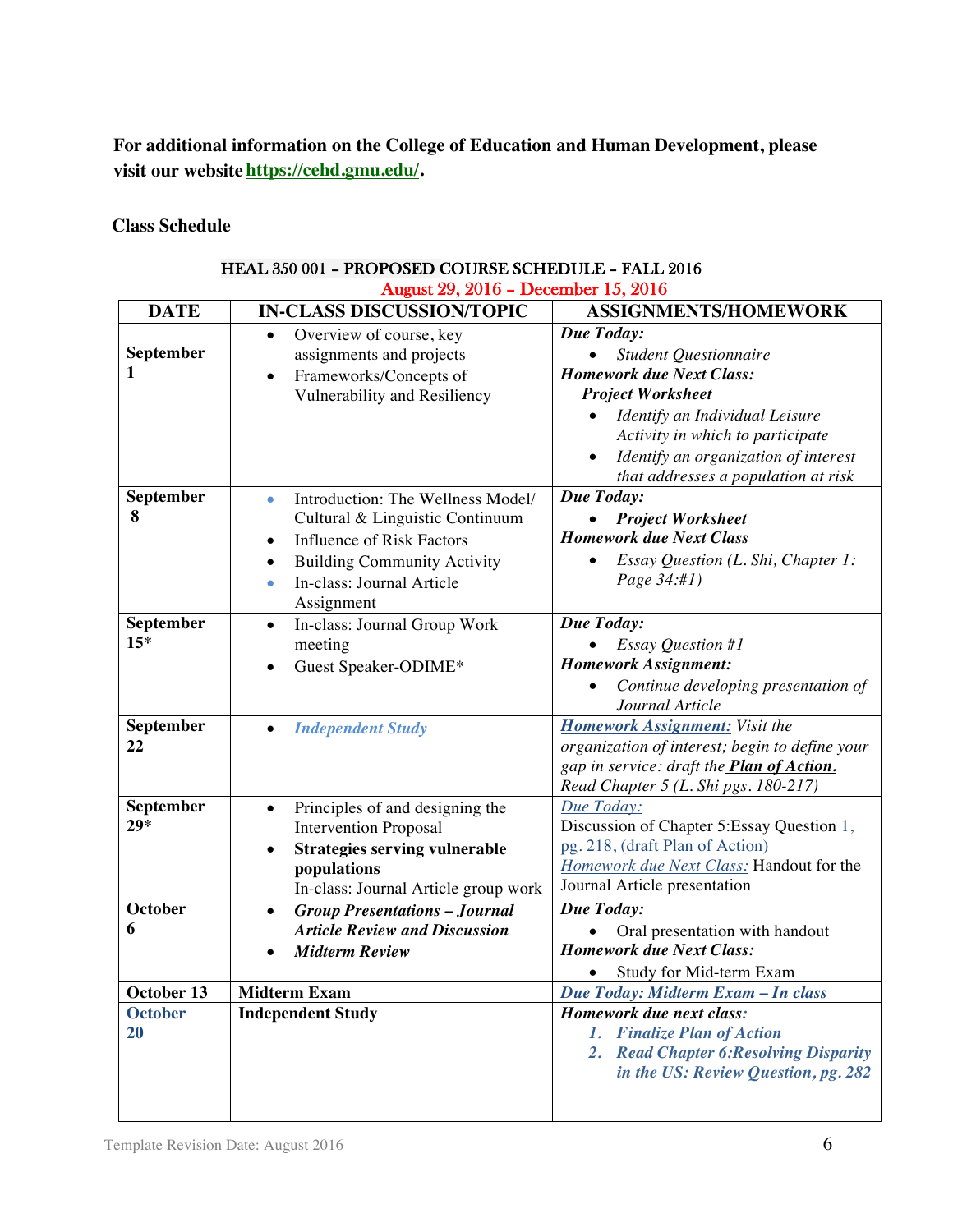| <b>October</b>  | <b>Resiliency and Social Support</b>              | <b>Due Today:</b>                                |  |  |
|-----------------|---------------------------------------------------|--------------------------------------------------|--|--|
| 27              | <b>Empowering Special Populations</b>             | <b>Plan of Action for submission</b>             |  |  |
|                 | In-Class Activities: Self-                        | Homework due next class:                         |  |  |
|                 | Assessment/Task Force #1                          | Independent Project presentation                 |  |  |
| <b>November</b> | <b>Presentations: Independent Projects and</b>    | <b>Due Today: Individual Project Summaries</b>   |  |  |
| 3               | discussion                                        |                                                  |  |  |
| <b>November</b> | <b>Independent Study-Project</b>                  | <b>Homework Assignment: Continue tasks</b>       |  |  |
| <b>10</b>       | Development                                       | associated with final preparation of             |  |  |
|                 |                                                   | <b>Intervention Proposal</b>                     |  |  |
| <b>November</b> | Tying it Together: Professional Roles<br>٠        | <b>Homework Assignment: Complete tasks</b>       |  |  |
| 17              | Community Focused Approaches to<br>$\blacksquare$ | associated with final preparation of             |  |  |
|                 | Vulnerability                                     | <b>Intervention Proposal</b>                     |  |  |
|                 | <b>In-class Activities: Task Force #2</b><br>п    |                                                  |  |  |
| <b>November</b> | <b>Thanksgiving Holiday Break</b><br>٠            | <b>Homework due Next Class</b>                   |  |  |
| 24              |                                                   | <b>Final Intervention Proposal</b><br>$\bullet$  |  |  |
| <b>December</b> | <b>Intervention Proposal Presentations</b>        | <b>Due Today: Oral Presentations and Written</b> |  |  |
|                 | <b>Proposal Selection Activity</b><br>٠           | <b>Intervention Proposal submission</b>          |  |  |
| <b>December</b> | <b>Future Directions</b>                          | <b>Due Today:</b>                                |  |  |
| 8               | <b>Intervention Proposal Selection Results</b>    | <b>Attendance and participation</b>              |  |  |
|                 | <b>Final Exam Review</b>                          |                                                  |  |  |
| <b>December</b> | Final Exam                                        |                                                  |  |  |
| 15              |                                                   |                                                  |  |  |

Note: Faculty reserves the right to alter the schedule as necessary, with notification to students.

# **Presentation Assessment Rubric(s)**

|                            | 4                                                                                                                                                                                                                 | 3                                                                                                                                                   | 2                                                                                                   |                                                                                                                     |
|----------------------------|-------------------------------------------------------------------------------------------------------------------------------------------------------------------------------------------------------------------|-----------------------------------------------------------------------------------------------------------------------------------------------------|-----------------------------------------------------------------------------------------------------|---------------------------------------------------------------------------------------------------------------------|
| Oral Presentation<br>(25)  | Holds attention of entire<br>audience with the use of<br>eye contact, seldom use<br>of notes; speaks with<br>fluctuation in volume and<br>inflection to maintain<br>audience interest and<br>emphasize key points | Consistent use of eye<br>contact with audience,<br>but still returns to notes;<br>speaks with satisfactory<br>variation of volume and<br>inflection | Speaks in low volume<br>and/ or monotonous<br>tone, which causes<br>audience to disengage           | Student did not present<br>to the class                                                                             |
| Subject knowledge<br>(25)  | Student demonstrates full<br>knowledge by<br>comfortably answering all<br>class questions with<br>explanations and<br>elaboration.                                                                                | Student is at ease and is<br>able to respond to most<br>questions, comfortably<br>but without elaboration.                                          | Student is uncomfortable<br>with information and is<br>able to answer only<br>rudimentary questions | Student does not have<br>grasp of information;<br>student cannot answer<br>questions about subject.                 |
| Organization (25)          | Student presents<br>information in logical<br>sequence which audience<br>can follow without<br>difficulty                                                                                                         | Student presents<br>information in logical<br>sequence which audience<br>can follow with minimal<br>difficulty                                      | Audience has difficulty<br>following presentation<br>because student jumps<br>around.               | Audience cannot<br>understand presentation<br>because there is no<br>sequence of information.                       |
| Written Submission<br>(25) | Presentation has no<br>misspellings or<br>grammatical errors.                                                                                                                                                     | Presentation has no more<br>than two misspellings<br>and/or grammatical<br>errors.                                                                  | Presentation has three or<br>more misspellings and/or<br>grammatical errors.                        | Presentation has multiple<br>spelling and/or<br>grammatical errors that<br>interfere with flow and<br>understanding |

Template Revision Date: August 2016 7